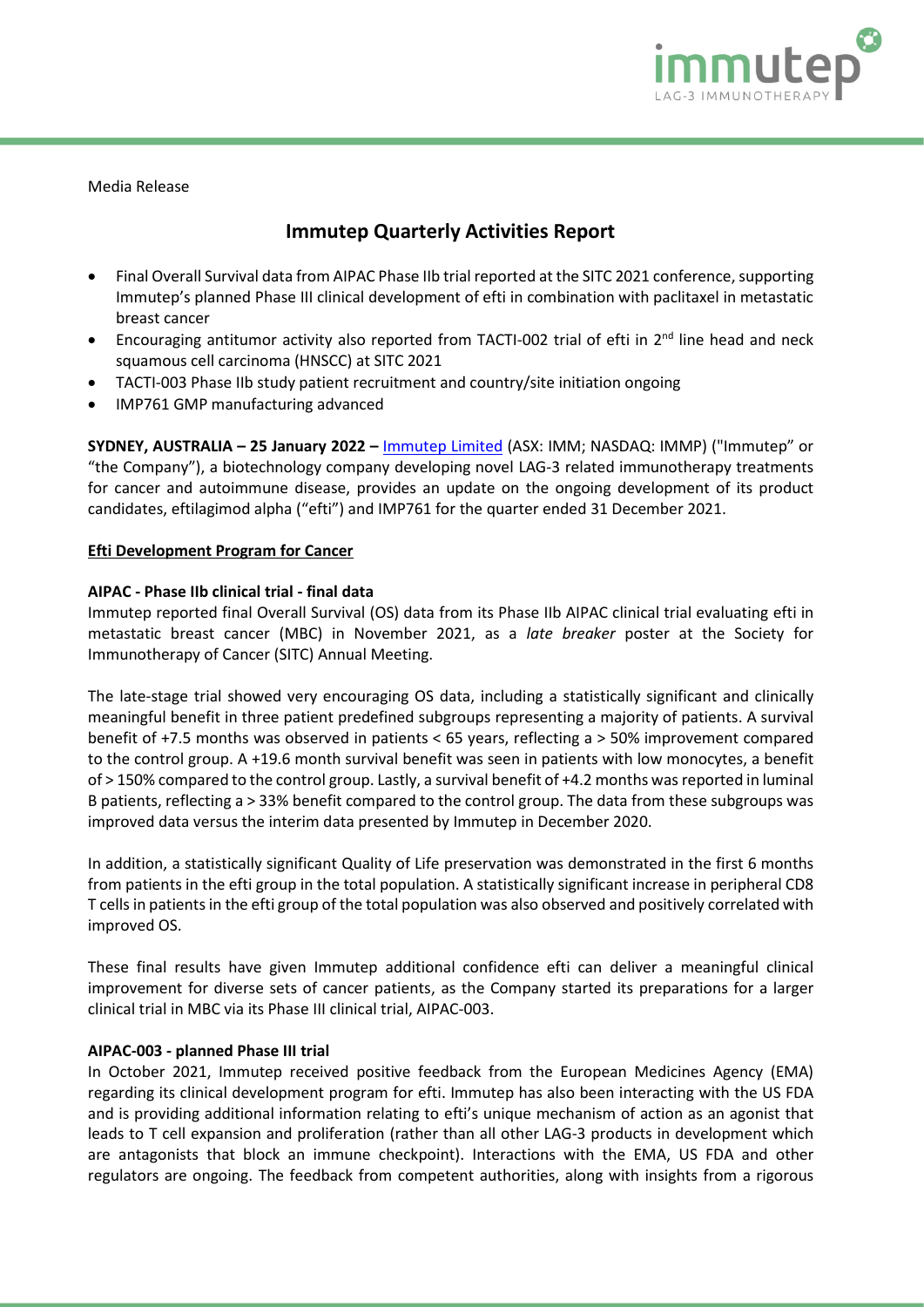

engagement process with Key Opinion Leaders and other stakeholders will help Immutep generate a final study design.

# **TACTI-003 - Phase IIb clinical trial**

During the quarter, Immutep continued recruitment of patients for the TACTI-003 clinical trial. At present, 6 of approximately 154 patients with 1<sup>st</sup> line HNSCC have been enrolled into the trial at active clinical sites. The study is in its start-up phase and additional sites are planned to be initiated in the first quarter of 2022.

Immutep also presented the trial design for TACTI-003 via a poster at the SITC 2021 conference in November 2021. It is a Phase IIb multicentre, open label, randomised and controlled trial. Fast track designation for 1<sup>st</sup> line HNSCC by the US FDA was granted in April 2021.

# **TACTI-002 (also designated KEYNOTE-PN798) - Phase II clinical trial**

Immutep also reported data from the 2<sup>nd</sup> line HNSCC patients (Part C) of TACTI-002 at the SITC 2021 conference.

Part C is showing encouraging antitumor activity. An encouraging Overall Response Rate (ORR) was reported, with 29.7% of patients responding to the combination therapy of efti and pembrolizumab. In addition, a favourable duration and depth of responses was observed, with 5 Complete Responses and a minimum duration of response extended to > 9 months across all responding patients. The responses continue to be reported in PD-L1 low and high expressors.

During the quarter, Immutep enrolled and dosed the last patient in the expansion stage of Part A ( $1<sup>st</sup>$  line non-small cell lung cancer (NSCLC)), completing the recruitment of all cohorts of the TACTI-002 study.

A total of 189 patients are now participating in TACTI-002 across Parts A, B, and C at approximately 20 clinical sites in Australia, Europe, and the US. Additional data from TACTI-002, particularly in NSCLC, are planned to be reported in the first half of calendar year 2022. Data from the 114 patients in Part A (1<sup>st</sup> line NSCLC) is expected to inform potential late-stage development of efti in this important indication.

## **INSIGHT**

INSIGHT is an investigator-initiated Phase I trial at the Institute of Clinical Cancer Research, Krankenhaus Nordwest (IKF) investigating different combination treatments with efti and a different route of administration for efti. INSIGHT consists of 5 different arms from stratums A to E.

## *INSIGHT-003 – triple combination*

In December 2021, the first five patients were enrolled and safely treated in the INSIGHT-003 study, also referred to as stratum C of INSIGHT. No additional safety signals were observed in the study which is the first time a triple combination therapy consisting of efti and an existing approved standard of care combination of chemotherapy (carboplatin) and an anti-PD-1 therapy has been administered.

Patient recruitment is ongoing with 6 out of a total of 20 patients with various solid tumours now participating in the trial. Interim results are expected to be reported in 2022.

## *INSIGHT-005 – combination with bintrafusp alpha*

INSIGHT-005, known as stratum E of INSIGHT, will include 12 patients with solid tumours and will evaluate efti in combination with bintrafusp alfa. In the light of the suboptimal results from Merck KGaA's bintrafusp alpha in other studies, this arm of the INSIGHT study is currently under review.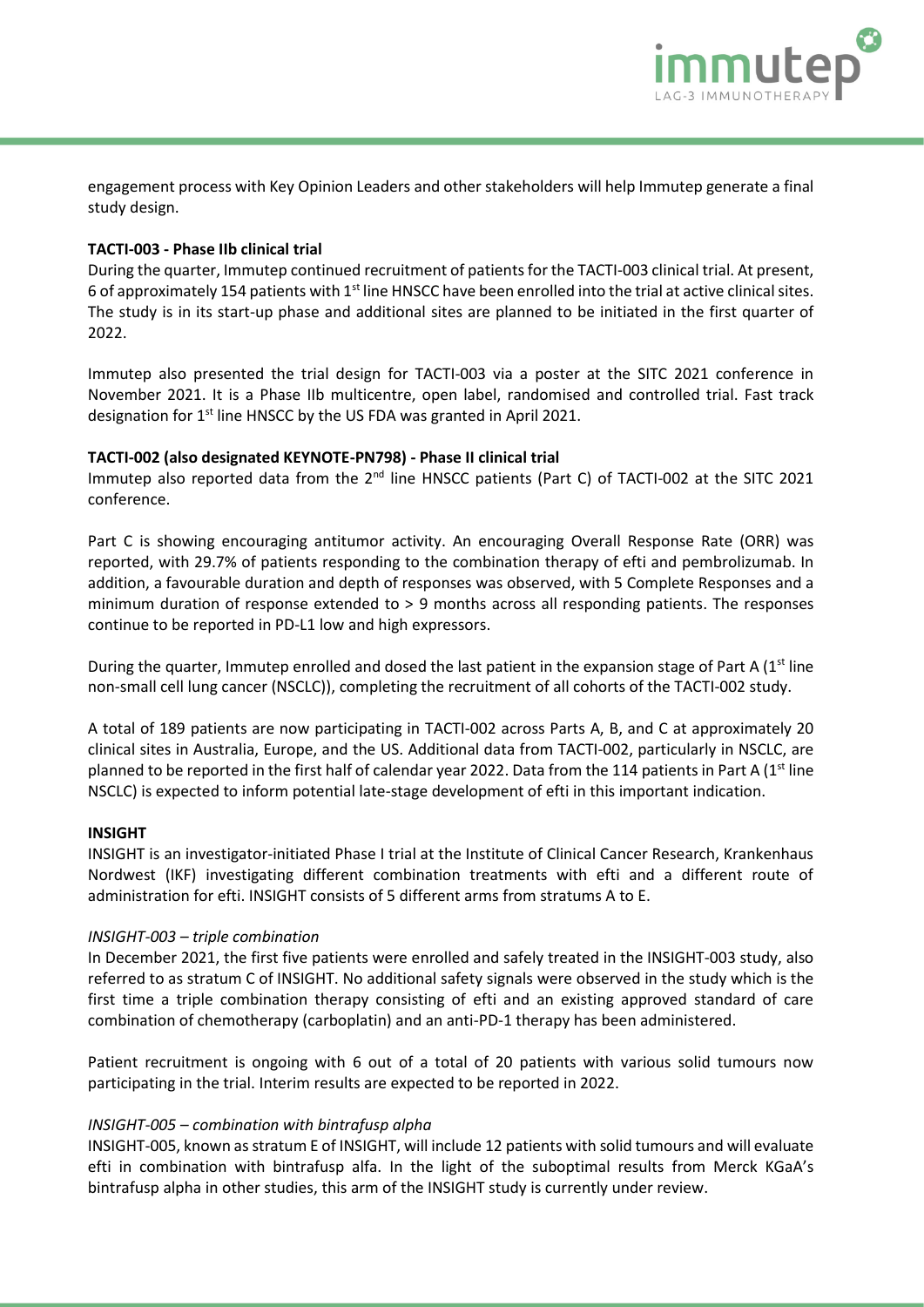

## **EAT COVID - Phase II clinical trial - ongoing**

The investigator-initiated EAT COVID study is continuing at the University Hospital Pilsen in the Czech Republic. Immutep will provide an update on the trial in due course.

## **IMP761 Development Program for Autoimmune Disease**

During the quarter, Immutep appointed Northway Biotech, an end-to-end biopharmaceutical contract development and manufacturing organisation (CDMO), to manufacture IMP761 ahead of clinical testing.

Northway has commenced development of a GMP-compliant manufacturing process of IMP761 and will manufacture IMP761 in large scale bioreactors. After Immutep completes the required preclinical development evaluations, the material will be used for clinical trials of IMP761. Planning for preclinical and clinical development is ongoing.

## **Intellectual Property**

Immutep was granted two new patents by the Chinese Patent Office, protecting Immutep's intellectual property relating to combined therapeutic preparations comprising efti and either a PD-1 pathway inhibitor or a chemotherapy agent. These new patents follow the grant of corresponding patents in other key global markets announced previously.

#### **Financial Summary – Q2 FY22<sup>1</sup>**

Cash receipts from customers for the quarter were \$14k, compared to \$56k in Q1 FY22 (i.e., the quarter ended 30 September 2021).

The net cash used in G&A activities in the quarter was \$0.2 million compared to \$1.0 million in Q1 FY22. The difference compared with the last quarter is mainly due to capital raising expenses included in Q1 FY22. Payments to Related Parties, detailed in Item 6 of the Appendix 4C cash flow report for the quarter includes \$217k in payment of Non-Executive Director's fees and Executive Director's remuneration.

The net cash used in Research and Development activities in the quarter was \$4.67 million, compared to \$6.83 million in Q1 FY22. The higher cash outflows in Q1 FY2022 is mainly due to an upfront payment associated with the commencement of the TACTI-003 clinical trial. Total net cash outflows used in operating activities in the quarter was \$6.06 million. In comparison, total net cash outflows from operating activities in Q1 FY22 was \$5.37 million, which was net of the \$3.42m research and development (R&D) tax incentive payment received in cash in Q1 FY22 from the French Government under its Crédit d'Impôt Recherche scheme (CIR).

The Company's cash and cash equivalent balance as at 31 December 2021 was \$99.66 million compared to a balance of \$106.39 million as at 30 September 2021. Immutep's cash balance puts the company in a strong financial position with an estimated cash reach of December 2023.

 $1$  All cash amounts shown are in Australian currency, unless noted differently.